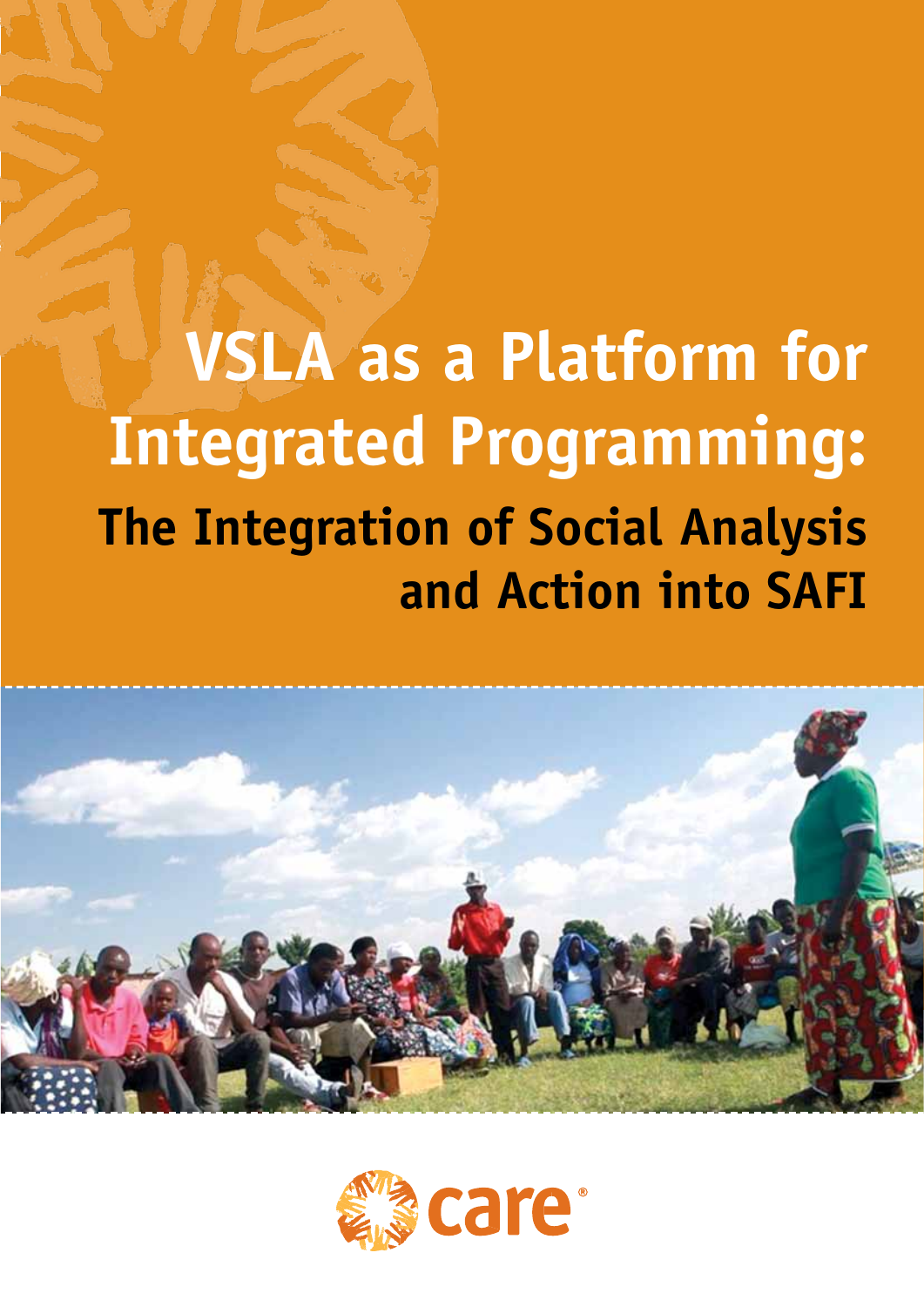

# **Introduction**

Since 2009, CARE Rwanda has been implementing both the Sustainable Access to Financial Services for Investment<sup>1</sup> (SAFI) project and the Social Change for Family Planning Results Initiative<sup>2</sup> (RI) in Gatsibo district, Eastern Province with the goal of increasing economic opportunities, reducing poverty, and improving gender equity and sexual, reproductive, and maternal health.

The SAFI project is a three-year project that was designed to build on CARE experience targeting vulnerable people who do not have access to financial services and increasing their access through the village savings and loan (VSL) methodology. The project, which ran from 2009 to mid-2012 in 15 districts in Rwanda, including Gatsibo, prioritized reaching marginalized women. The goal of the project was to enhance the livelihood security and financial literacy of at least 108,200 VSL members, 70% of whom are women, with at least 30% accessing formal financial services such as savings, credit and insurance.

In four sectors of Gatisbo district, CARE implemented the Results Initiative. The RI was designed to improve access to and quality of health services and information while also addressing deeply entrenched social, cultural, gender, and power norms that inhibit uptake of family planning. Through recurring reflection and dialogue of social barriers, community groups developed their capacity to analyze social issues and develop solutions to address them. Some of the most powerful social barriers to optimal health were inequitable gender attitudes and behaviors in the community and in the household. The RI was originally integrated into an existing project called Communities Allied Against Violence and AIDS (CAVA)<sup>3</sup>, a project aimed to reinforce the capacity of local actors to prevent HIV infection and gender-based violence (GBV) through existing micro-finance structures.

#### **Project Objectives**

#### **SAFI Project**

- Scale-up VSL methodology and improve access to financial services through a multi-pronged implementation model led by a VSL Technical Support Unit
- Develop sustainable linkages with formal financial institutions to ensure that VSL groups can access savings, lending, insurance, loans, and other services
- **•** Facilitate learning and knowledge management

#### **Results Initiative**

**•** Increase and sustain family planning use through a combination of strengthening family planning service quality and access, while also addressing the inequitable gender roles and social norms that influence health.

<sup>1</sup> The SAFI project is funded by the MasterCard Foundation and CIDA.

<sup>2</sup> The Results Initiative is funded through CARE USA's Reproductive Health Trust Fund, a cooperative agreement supported by USAID and CARE private donors.

<sup>3</sup> The CAVA project was funded by CARE UK and CARE International in Rwanda.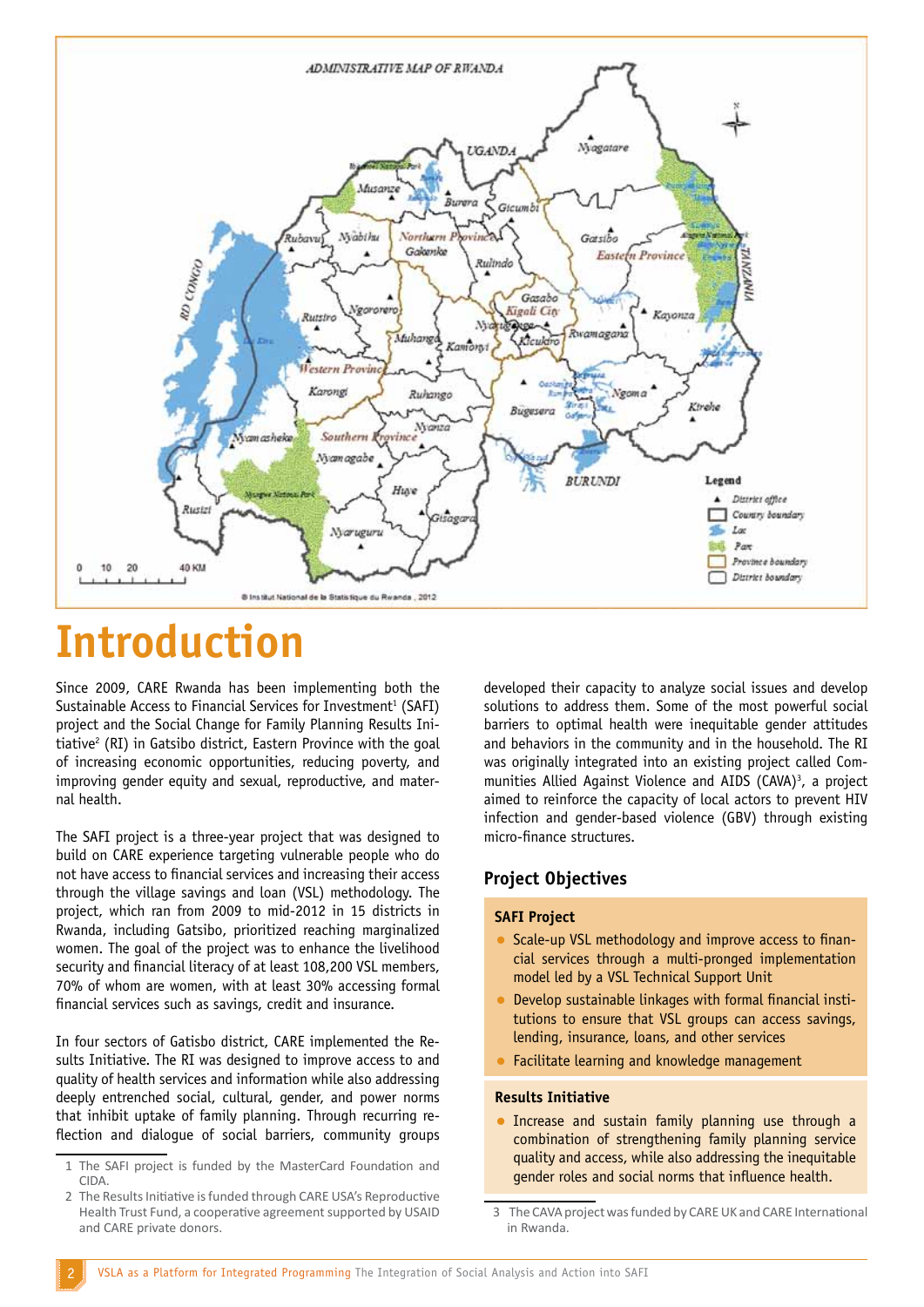

The VSL group helps us develop; a woman can take a loan and do small business and afford to buy what she could not before, like buying a soap when she needs it… solving other financial need in the household… What pleases about the VSL group is that a wife and her husband feel that they can share all the chores, not having all the chores as the wife's responsibility this sharing relieves the wife… not burdening one side. — Rosine Mukankiko, Peer Educator

# **The Case for Integration**

Results from a midterm rapid assessment of the SAFI project found that members in the VSL groups had developed new skills in financial literacy and management and that there was an increase in members' household income as their sources of income broadened to include growing and selling vegetables, clothing, and poultry products. However, the review also

indicated that women were still confronting barriers to optimal participation in the VSL due to issues related to rigid gender roles, inequitable power dynamics between men and women and limited communication within the household. Women's meaningful participation in the VSL group was often constrained by their husbands' control over important decisions, such as when to seek a loan and how to use the loan. Many women reported that they also did not have control or ownership of the valuable assets purchased through VSL activities. Women were also burdened by numerous household chores, inability to discuss important household topics like ideal family size, and fear of domestic violence all of which affected their participation in the VSL group and ultimately their economic empowerment.

At about the same time as the SAFI assessment, a midterm evaluation of the integrated CAVA-RI project revealed a number of positive changes in households, such as increased communication in couples, sharing of household chores, and greater community

acceptance of family planning. These findings suggested that, by addressing underlying gender dynamics, CAVA-RI was helping to meet the health outcomes, women's empowerment, and household income improvements. CAVA-RI activities worked synergistically to meet the goals of both projects. A third party final evaluation of CAVA found similar results, indicating that the SAA approaches used to address gender and power were influencing changes at the household level result-

> ing in improved economic status and health. Equipped with these compelling program lessons, CARE Rwanda chose the most effective approaches from RI and integrated those with SAFI.

> The new SAFI-RI pilot sought to use the VSL platform as an entry point for more integrated programming. Specifically, the SAFI-RI project planned to integrate three high-impact strategies into six additional sectors in Gatsibo. These strategies included 1) the introduction of Social Analysis and Action (SAA) activities into existing VSL groups to engage men in women's empowerment, 2) engaging religious leaders as champions for family planning, and 3) working at various levels in the community to increase access to quality family planning services and information.

> The remainder of this document focuses on how strategies aimed at exploring and challenging community attitudes about gender, sexuality, power, and fertility—at various levels—were integrated into VSL groups to improve women's status within their households

and communities and increase their abilities to take actions to improve their economic positions.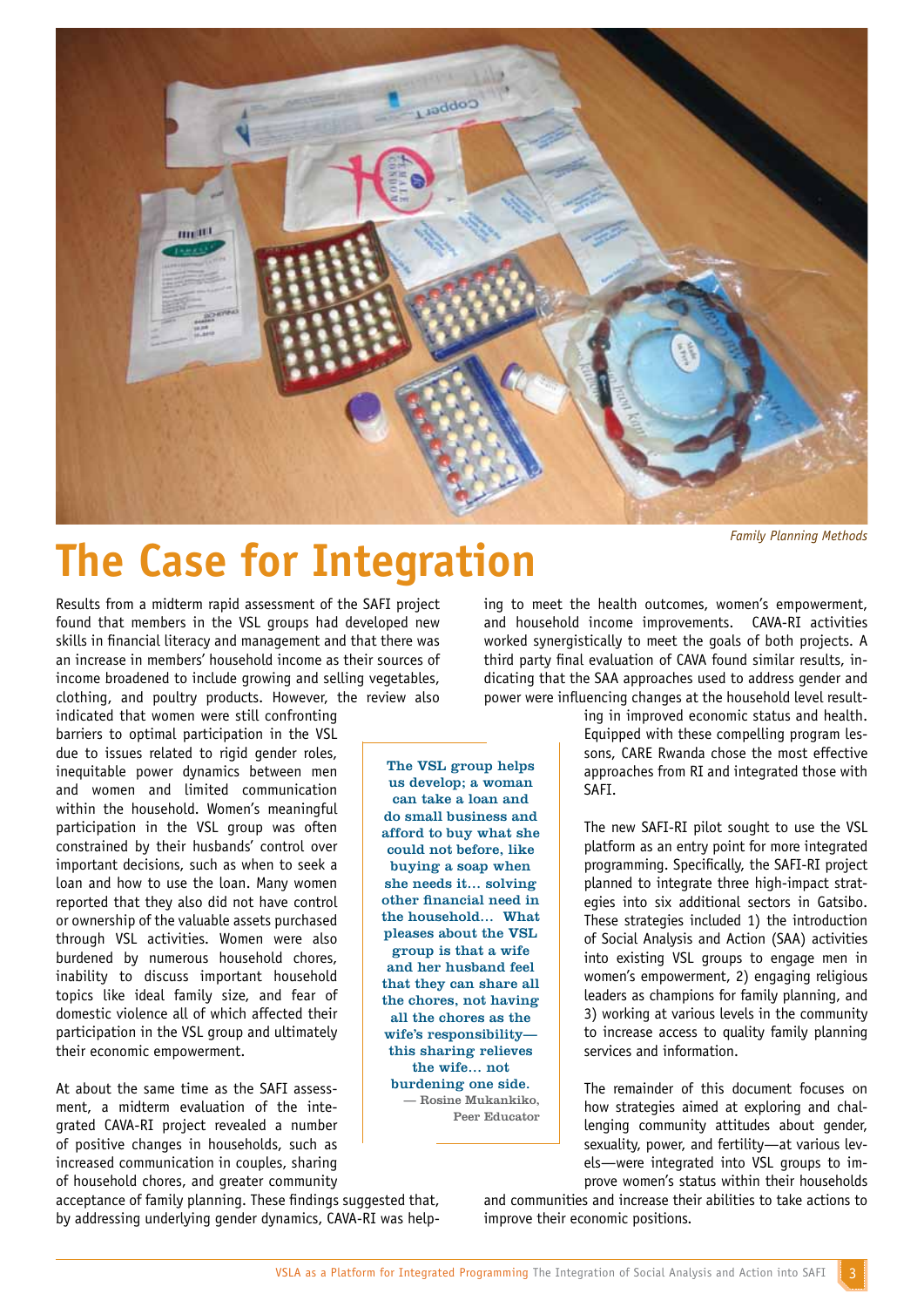# **The Process of Integrating SAA**



Integration of SAA into SAFI project was done in a step-by-step process modeled after the lessons from the CAVA-RI project.

#### **Step 1:** *Staff Orientation*

An important first step is creating a shared understanding of Social Analysis and Action (SAA) approaches and how they can be used to initiate critical reflection and dialogue about gender, family planning and GBV. A series of trainings and reflections sessions were held for the new SAFI-RI team to explore and reflect on how their own assumptions, beliefs, and attitudes about gender, power and sexuality, influence their decisions and behavior and ultimately their work. Staff also reflected on how those same social and gender norms related to a woman's ability to participate in making sound economic decisions for her family. The SAA approach is unique in that it begins with dialogue and reflection amongst CARE staff first.

This process was conducted in eight days over the course of two months. The orientation included building a shared understanding of key concepts related to gender, sex, and social barriers to services, ensuring a solid understanding of how SAA is different than other more directive behavior change approaches, and consensus of how the team will need to work differently with the new SAA tools. This process is often met with some initial resistance, because it is seen as extra work rather than a different way of working.

#### **Definition of SAA**

Key Elements of Social Analysis and Action

- The process of exploring the social components of wellbeing in order to create community understanding of how health is shaped by socio-cultural and economic factors
- An understanding of the social complexities that aid or impede the fight for good health within a programming context
- Taking concrete steps to address health and social issues within a reflection-action cycle

#### **Step 2:** *Identifying Peer Educators*

The next step in the integration process was to reach out to the community to identify peer educators to be trained. VSL members were first led in a discussion of the characteristics of a peer educator, like the ability to conduct discussions within the VSL groups, after which interested VSL members selfidentified themselves. It was important for the peer educator to have adequate literacy skills and to be willing to work as a volunteer. Members of the VSL management committees were discouraged from volunteering as peer educators in order to avoid over-tasking them with responsibilities. By mid-2011, CARE identified one peer educator in 129 different VSL groups.

*A Peer Educator is a VSL and community member trained to conduct discussions related to family planning, gender and violence in an engaging and participatory way. Equipped with these skills and through mentorship by CARE staff, the Peer Educators creates a safe space to engage their peers within the VSL in conversations about the benefits of family planning and how to prevent GBV. As a trusted member of the VLS, providing locally-relevant and meaningful suggestions, in the local language and taking account of the local context, CARE and the Peer Educators aim to promote health-enhancing behavior change and discussions on sensitive social and gender norms to catalyze positive changes within the VSL group, their households, and the community.* 

#### **Step 3:** *Training Peer Educators*

The 129 peer educators were trained in basic family planning, GBV and how to use SAA tools like "gender roles pile-sorting" and "the bead game" (a game to initiate discussion about son preference). The peer educators gained knowledge on different family planning methods, which enabled them to understand how to address and challenge community rumors and misconceptions related to them. The training was not a conventional training, in that it was a safe space for peer educators and CARE staff to speak openly about topics usually not discussed in public settings. Some peer educators felt comfortable enough to share their positive experiences using certain FP methods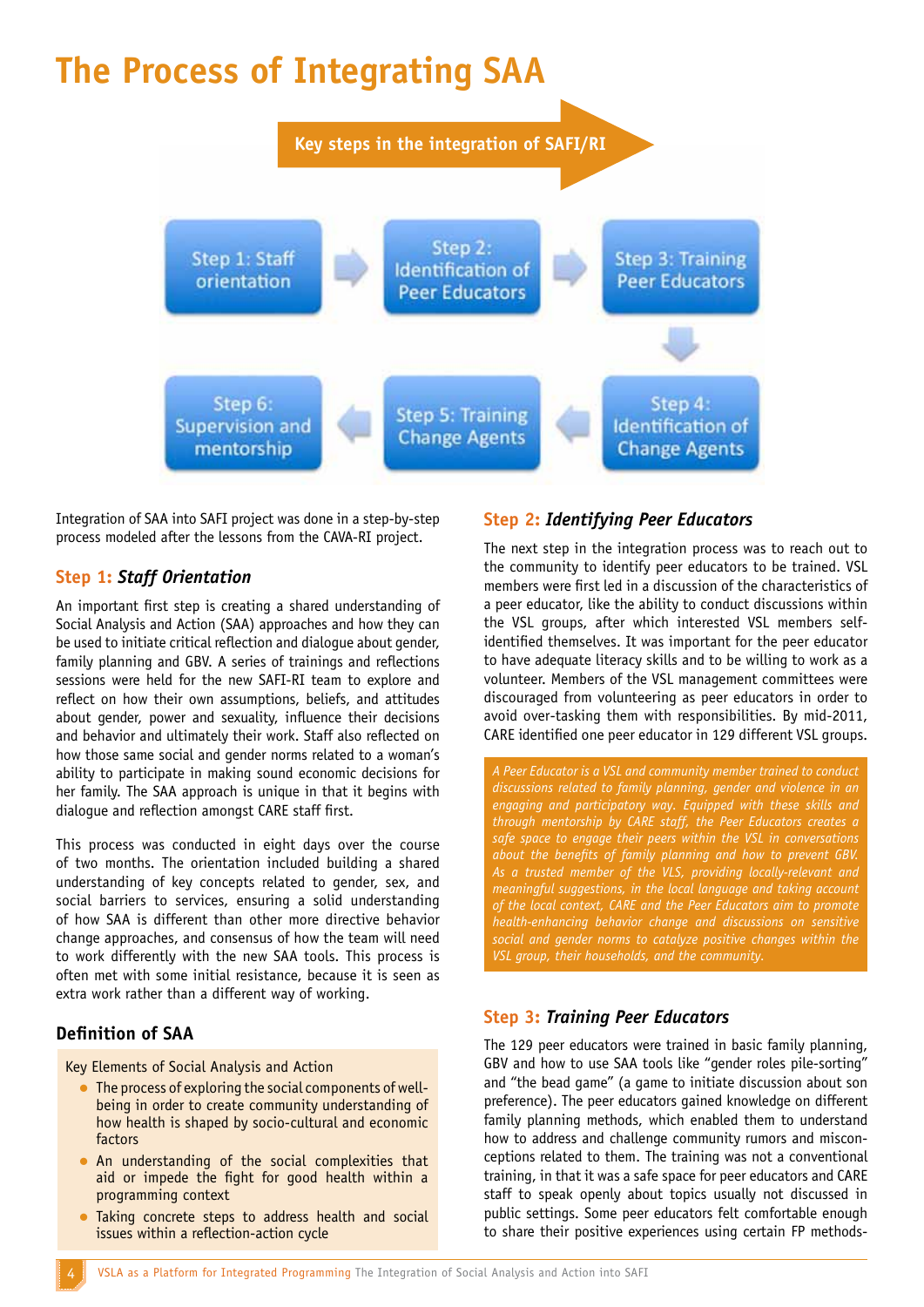-experiences that ran counter to common community rumors about those very methods. The peer educators were trained on women's rights and how different forms of violence affect household wellbeing and family planning use. Concerns about GBV also came out strongly during the midterm review and were noted to affect effective participation of women in VSL group activities. The facilitators enabled the peer educators to discuss the various forms of abuse common in the community and to learn about corresponding laws that prohibit and penalize these abuses. Trainers from Rwanda Men's Resource Center (RWAMREC), a local partner focused on

My husband supports me now but he initially did not because when a man is poor he lacks peace and there is violence. Before, he used to feel bad because he had no money to buy drinks and meet other men. But today we have joy, he helps me in everything. When for example they call me to receive the supply of a bag of beans, he rides his bicycle and goes to bring them. — Consolée Kwizera, VSL member

**Step 4:** *Identification of Change Agents*

In order to extend the reach of the conversations being held within VSL groups, 44 community change agents were identified among the 129 peer educators. These change agents were trained and mentored in advanced facilitation skills to conduct discussions outside the VSL group and with the community-at-large. The selection of change agents required an ability to facilitate large community discussions and the willingness to be more engaged with CARE through regular support and mentorship meetings. Table 1 describes

some of the differences between change agent and peer educator responsibilities.

male engagement strategies, led discussions on how men's support to women and men's involvement in family planning was crucial to the improved economic status of households and the prevention of violence.

#### **SAA Tools**

| <b>Gender roles</b><br>pile-sorting | Discuss which household chores and<br>$\bullet$<br>responsibilities fall on women or men and<br>which are shared<br>Discuss different ways that women and men<br>$\bullet$<br>can work together to meet household chores<br>and responsibilities |
|-------------------------------------|--------------------------------------------------------------------------------------------------------------------------------------------------------------------------------------------------------------------------------------------------|
| <b>Bead game</b>                    | • Educate the community how the sex of a<br>child is determined                                                                                                                                                                                  |
|                                     | Reduce stigma to women who give birth to<br>$\bullet$<br>daughters                                                                                                                                                                               |
|                                     | Discuss the repercussions of son preference<br>$\bullet$                                                                                                                                                                                         |

#### *Table 1: Profile of Peer educators and Change agents*

| Peer Educators               | <b>Change Agents</b>                            |
|------------------------------|-------------------------------------------------|
| Conduct discussions only     | Conduct discussions outside and                 |
| inside VSL                   | inside the VSL                                  |
| One peer educator per VSL    | Change agents may support<br>several VSL groups |
| Discussions are held twice a | Discussions are held on a weekly                |
| month                        | basis                                           |
| Meet with CARF staff on a    | Meet with CARF staff on a                       |
| quarterly basis              | monthly basis                                   |
| Report on a quarterly basis  | Report on a monthly basis                       |
| Technical support from CARE  | Monthly supervision and                         |
| on a quarterly basis         | mentorship from CARE                            |

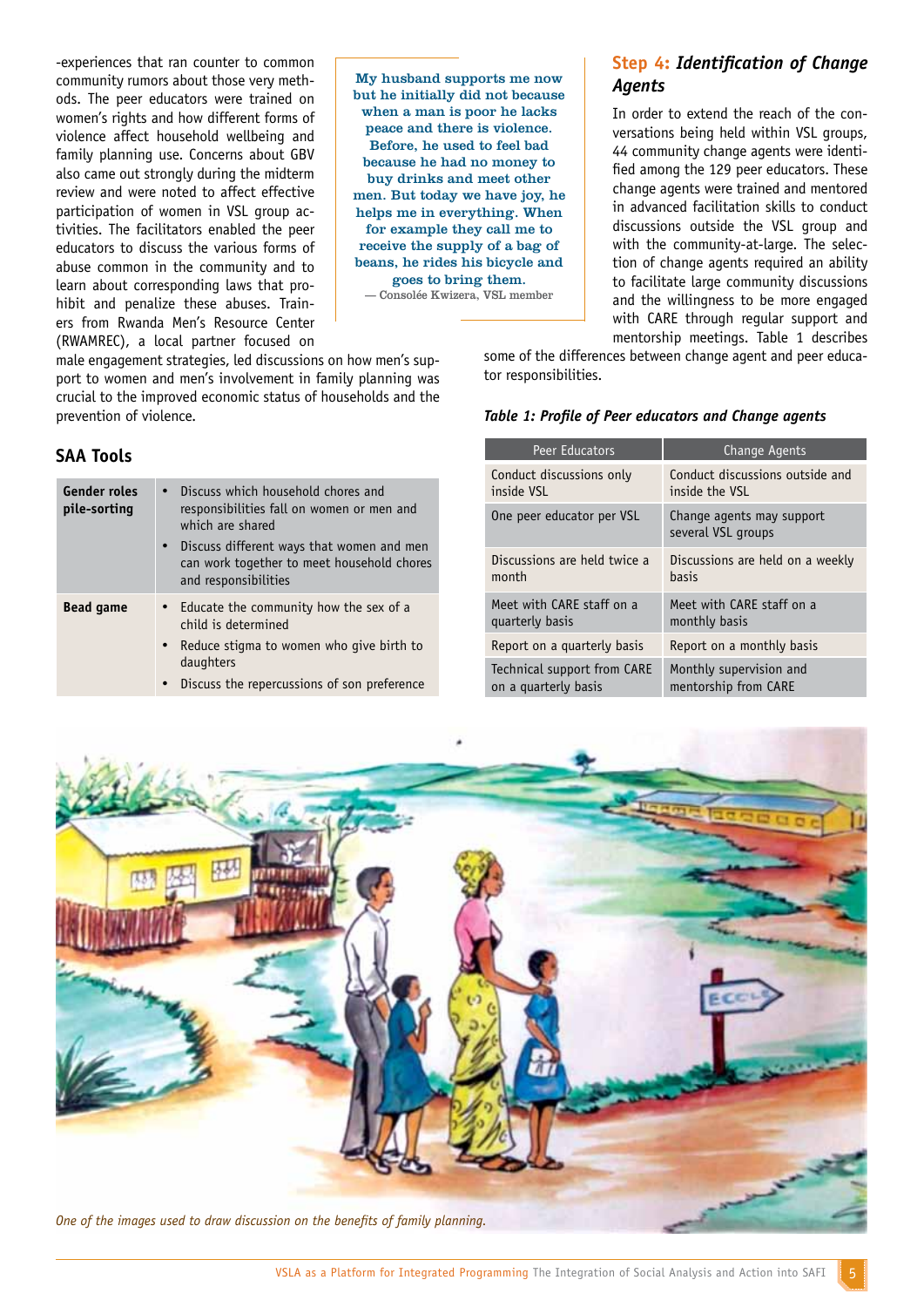#### **Step 5:** *Training of Change Agents*

Change agents underwent a more in-depth training, specifically on leading community reflections. Change agents were trained on how to use SAA tools to stimulate community reflections on social norms, such as son preference or the sharing of household chores between husbands and wives. They were also trained in advanced facilitation skills to conduct community discussions, including managing discussions on taboo subjects and coaching others in decision-making and problem solving. The change agents now hold discussions in the community both within and outside VSL groups on sharing household chores between husbands and wives and on how the sex of a child is determined. Change agents have also played a key role in the community by providing additional information on the family planning methods available at nearby health centers and will work with local leaders to garner their public support for family planning.

#### **Step 6:** *Supervision and Mentorship*

Meetings with peer educators, change agents and religious leaders are conducted on regular basis to support them in reaching the project objectives. For peer educators and religious leaders, the meetings are organized on a quarterly basis; monthly support and supervision meetings are held with change agents. During the meetings with CARE staff, both religious leaders and peer educators discuss progress on their implementation plans, challenges encountered, and possible solutions. During these meetings, CARE staff provide refresher exercises on various tools used for community or VSL group reflection. Plans for the next quarter or month are then designed together to ensure coordination. CARE staff also provide follow-up through the collection of community activity reports compiled by change agents. Community activity reports provide important information on the number of people attending community discussions, topics discussed, and who is conducting the discussions.



## **Action at Different Levels**

As described above, SAA offers opportunities to critically reflect upon, discuss, and take action to address household and community factors that influence health and economic decisions. Integrating SAA also includes identifying actions at various levels to promote changes that directly influence the wellbeing of communities. For instance, a participatory community mapping activity revealed that a potential source of rumors and misconceptions around family planning came from religious leaders opposed to modern methods. CARE brought together religious leaders to listen to their concerns and engage them in a discussion on the social factors affecting their community, such as high rates of unintended pregnancies, inequitable gender and sexual norms, and high levels of GBV. Currently,

30 religious leaders have been trained on family planning and SAA. This has enabled religious leaders to conduct discussions on the benefits of family planning with their communities and even use religious scripture in support of planning families and gender equity. Religious leaders also work with youth groups and counsel couples on how to work together to end violence and share household responsibilities including decision-making and childcare. In the future, religious leaders and change agents will work together to develop action plans and leverage each other's efforts.

Moreover, due to increased knowledge and demand for family planning, the project supported the establishment of a family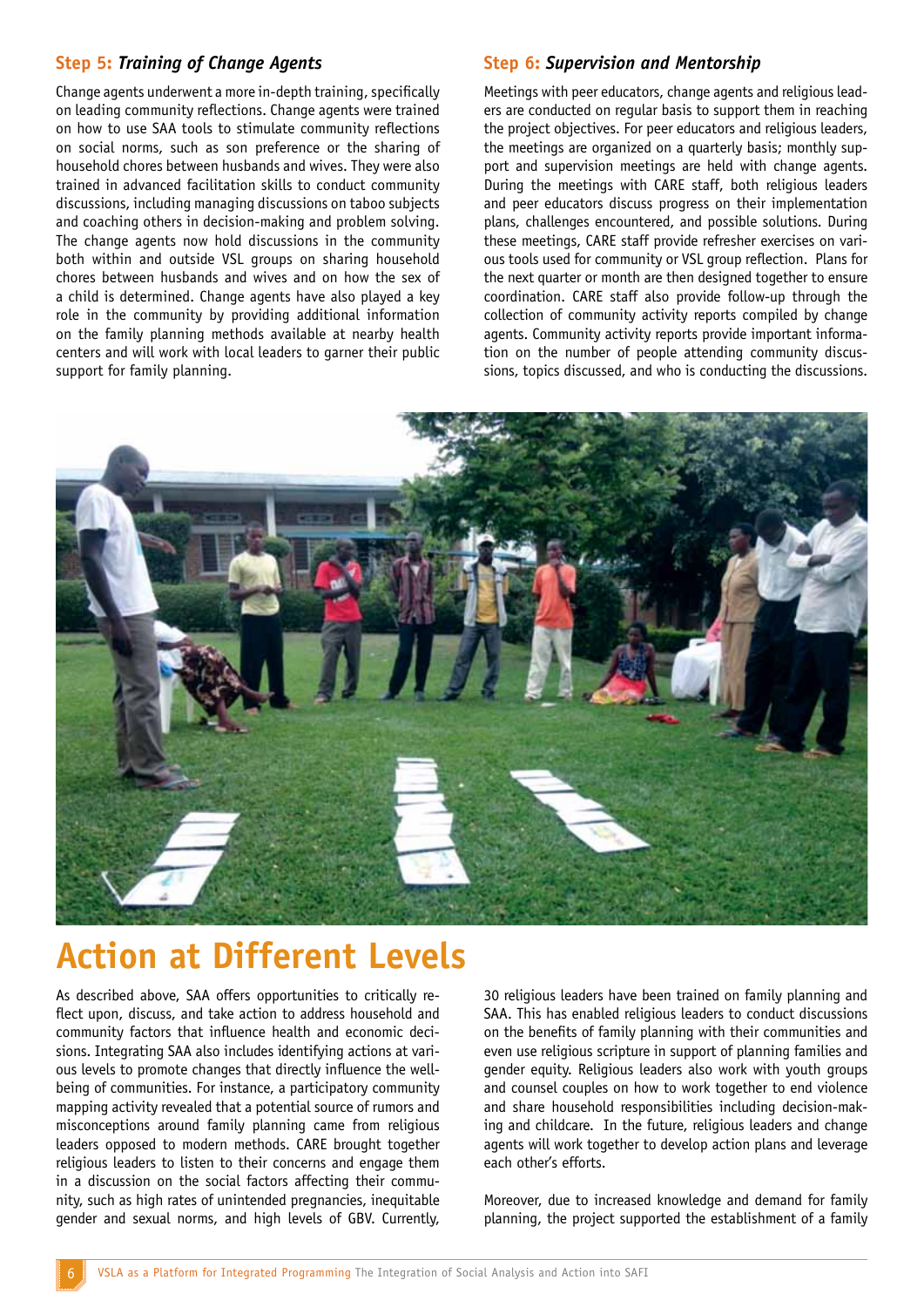planning auxiliary post in the new SAFI area4 . In collaboration with the local Ministry of Health, the family planning post in Kigasha serves a population of 9,100 people and has expanded to include other health services like immunization, PMTCT, and antenatal care. Not only was the establishment of the post an important milestone in the health of the community, but it also complements the VSL and community level activities aimed to increase knowledge about and demand for family planning services.

## **Feedback**

Recent SAFI documentation<sup>5</sup> clearly indicates that women's lives have positively changed from their participation in a VSL group—from feeling a sense of confidence and solidarity with others, to their ability to contribute to the improvements of their house-

holds through savings and loans.

However, as mentioned previously, recent reviews clearly stated the need to address the inequitable gender dynamics that were acting as barriers to women's ability to more fully participate and benefit from their membership in a VSL group. Addressing those gaps was an important driver for an integrated VSL model to help meet the project's economic empowerment objectives. Although integration to meet these concerns is still in its initial stages, ongoing project monitoring and interviews collected from project participants, community agents, local district and religious leaders, and CARE staff provide a positive initial snapshot of the integrated model's effect on people's lives. The feedback sug-

gests that integrating SAA into VSL activities has helped to increase women's decision-making at the household level and has increased the support that men give to women in various household chores, creating an environment where women can increase their contribution to the household income. Some women also reported greater comfort discussing sexual and reproductive health with their husbands, directly resulting from their participation in a VSL groups' discussions on sensitive topics like family planning. Peer educators and change agents report increased self-confidence and skills to discuss sensitive issues with their peers, including the use of new SAA tools to initiate those discussions. Several men disclosed dismay when they first took part in discussions about house-



Sharing of household chores has brought development in the household since there is a difference between work done by one person and work done by two people. Development is increasing in the household…. the child has benefited, when the mother is busy at some work, her husband can take care of the child and this brings children to grow well. — Pastor Emmanuel

hold chores, admitting that they had not previously realized just how much work fell to their wives. Lastly, the theme of working together extended beyond the household into better coordination of household assets and VSL participation.

# **Moving Forward**

Now that the essential components of the integrated project are in place, the project is prepared for a final year of systematic implementation of the integrated model of VSL and SAA. The peer educators and change agents embedded into VSL groups will help continue and extend transformative critical reflection, dialogue, and action deeper into the community for sustainable change. A cadre of religious leaders is now actively

supporting community members to make informed choices about their families. And lastly, family planning and other health services are now available to communities previously unable to reach quality services.

Moving forward, ongoing monitoring and learning of the project will contribute to the documentation and knowledge sharing of programming innovations, successes, and challenges. In early 2013, CARE USA and CARE Rwanda will collaborate on the final evaluation of the Results Initiative. The goal of the final evaluation will be to measure changes in a number of different domains related to increased access to and use of family planning services, improved gender equitable attitudes and behaviors, and the economic position of women and to suggest correlations with project activities. The lessons, challenges, and potential solutions from the project's efforts will be documented and shared with local health, civil society, and government partners, as well as across CARE for global learning, potential replication, and scale.

<sup>4</sup> Three other FP auxiliary posts were established in the CAVA-RI sectors. In collaboration with the national family planning technical working group, CARE advocated for the Ministry of Health to include in the budget for full time staff and to link the posts to the local health information system.

<sup>5</sup> SAFI Technical Briefs Series